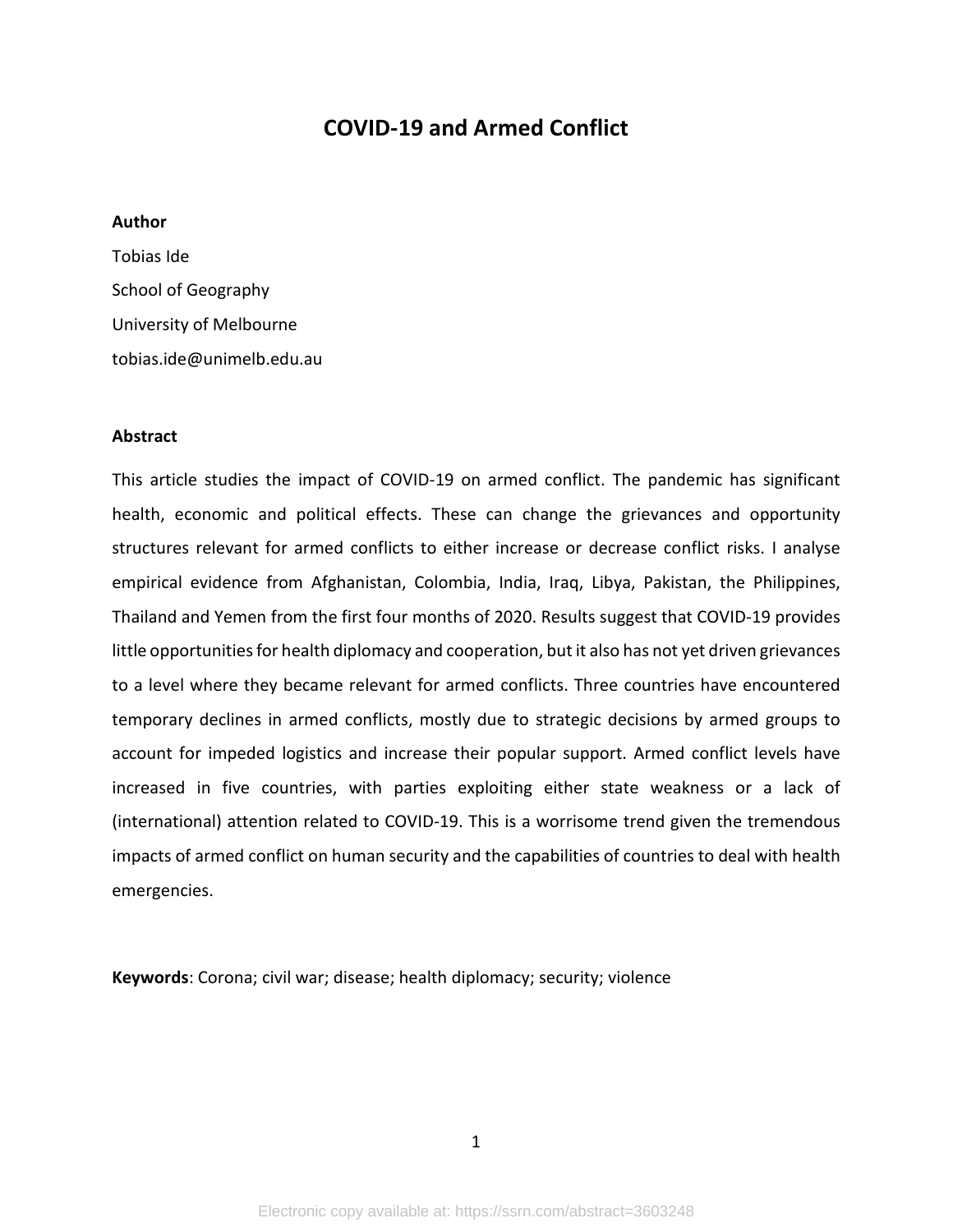#### **1 Introduction**

COVID-19 is an infectious disease caused by the SARS-CoV-2 virus. At the day of writing (May 17 2020), at least 4.5 million people worldwide have been infected with COVID-19, and more than 300,000 have died. Many low- and middle-income countries are yet to experience the peak of case numbers, with high-income countries fearing a second wave of infections. Widespread government measuresto combat the spread of SARS-CoV-2 resulted in various forms of lockdown imposed on more than one third of the world's population since mid-March (Ritchie, Roser, Ortiz-Ospina, & Hasell, 2020). The economic consequences of this are devastating. The most recent World Economic Outlook diagnosed a real GDP growth of -3% for 2020 – the deepest recession since 1945 – with several countries predicted to face double digit declines (IMF, 2020).

Currently, scholars and policy makers assign high priority to limiting the spread of the virus, improving treatment, developing a vaccine, and mitigating adverse economic effects. Contributing to these efforts, I argue that it is also of utmost importance to monitor and analyse the impact of COVID-19 on armed conflict, with an emphasis on its most prevalent form, intrastate armed conflict.

Outbursts of physical violence involving at least one organised group claimed on average more than 108,000 lives per annum for the last five years on record (Pettersson, Högbladh, & Öberg,  $2019$  $2019$  $2019$ ).<sup>1</sup> Armed conflict therefore has enormous negative effects on human security and effectively constitutes "development in reverse" (Collier, 2007). Past studies indicate that contagious diseases have a tangible impact on the onset risk and the duration of armed conflicts (e.g., Cervellati, Sunde, & Valmori, 2017; Kustra, 2017). Factors like GDP decline and poor health are also among the established predictors of civil war (Cederman & Weidmann, 2017). UN Secretary-General António Guterres therefore concluded that "the pandemic also poses a significant threat to the maintenance of international peace and security" and called for ceasefires to aid responses to COVID-19 (Clarke, 2020).

An increasing frequency or intensity of armed conflict, in turn, would seriously affect efforts to cope with the pandemic. Armed groups collaterally or intentionally destroy infrastructure that is

<span id="page-1-0"></span> <sup>1</sup> Data are for the period 2013-2018 and only includes conflicts and actors responsible for at least 25 deaths per year.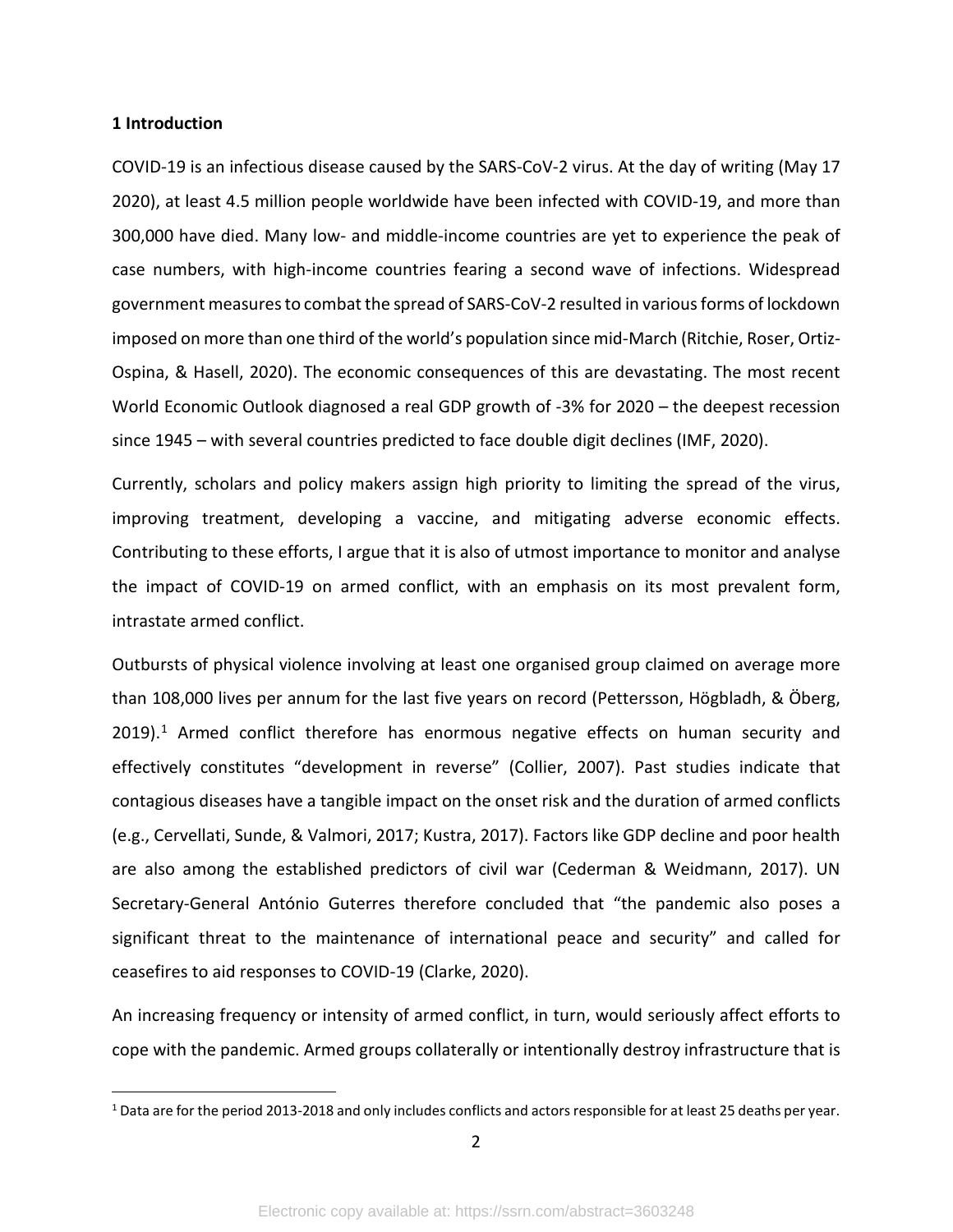essential to a healthy life, such as water or electricity (Sowers, Weinthal, & Zawahri, 2017). Health systems also suffer directly during armed conflicts due to physical destruction, limited funding, reduced trust in state institutions, and mobility barriers for patients and health staff (Blackburn, Lenze, & Casey, 2020; Wise & Barry, 2017). In line with these arguments, Wagner et al. (2019) find that high-intensity armed conflict increased the mortality of female non-combatants in Africa by 202%. In the worst case, migration flows triggered by violence may spread SARS-CoV-2 even further.

In this article, I theorise how COVID-19 can affect armed conflict risks (section 2). I then analyse armed conflict trends and their drivers in nine countries in the period January to April 2020 based on quantitative and qualitative evidence (section 3) before drawing a conclusion (section 4).

#### **2 Theoretical background: grievances, opportunities and conflicts**

Armed conflicts are complex, dynamic and multi-faceted phenomena. Their onset, intensity and duration is driven by a wide range of factors (Cederman & Vogt, 2017). This results in a limited explanatory power of single variables like COVID-19 (or infectious diseases more generally). However, based on established theoretical frameworks and previous research, there are reasons to assume that COVID-19 and its economic fallout affect armed conflict dynamics.

Broadly speaking, armed conflicts can be driven by grievances and opportunities (Taydas, Enia, & James, 2011). Grievances refer to intense perceptions of inequality or unfairness by individuals or social groups. If the latter see no perspective for addressing such unequal or unfair situations in a non-violent manner, they might resort to physical violence. This is especially relevant if the respective "other" is conceived as threatening, evil or inhumane (Bar-Tal, 1998). However, Fearon and Laitin (2003) argue that grievances are far too widespread to explain relatively rare phenomena like armed conflict. In their view, explanations should instead focus on factors that provide aggrieved groups with the opportunity to start and sustain violent confrontations, such as the availability of recruits, weapons, and hideouts. In practice, the grievances and opportunity perspective are often deeply intertwined, for instance when aggrieved individuals can be more easily recruited by armed groups.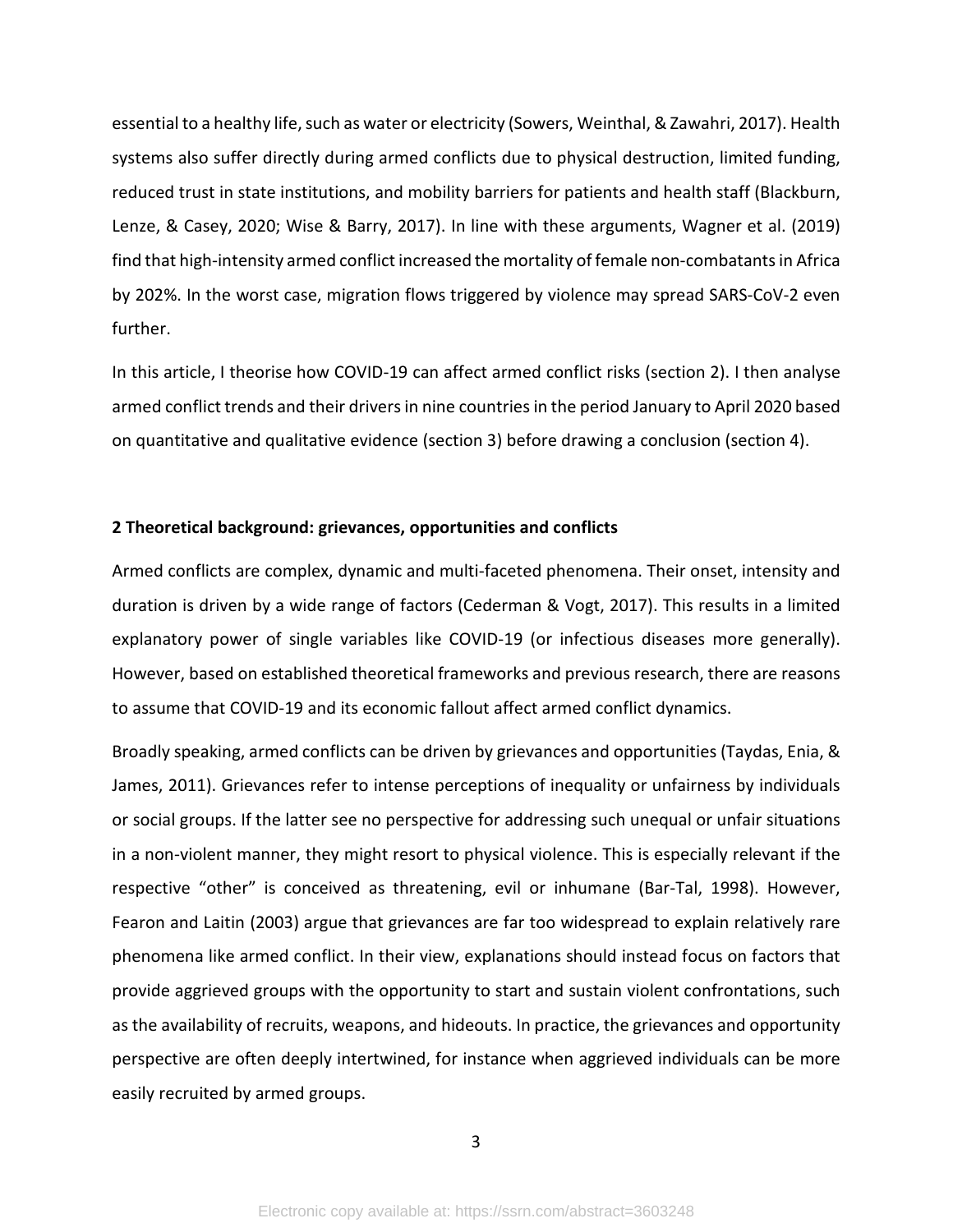COVID-19 can affect grievances to an extent that make armed conflict both more and less likely. Many consequences of the crisis such as poor health, poverty and economic recession can lead to significant individual frustration, and are well-established predictors of armed conflict (Cederman & Vogt, 2017). Strained budgets and additional financial demands reduce the ability of the state to appease such grievances (Price-Smith, 2009). Lockdown measures are themselves a significant point of contention as indicated by protests around the world that oppose them (Reuters, 2020). Furthermore, the Armed Conflict Location and Event Dataset (ACLED) records a significant number of protests and attacks against ethnic minorities or migrants suspected of transmitting SARS-CoV-2 (Raleigh, Linke, Hegre, & Karlsen, 2010). Such xenophobic attributes and actions harden pre-existing cleavages. COVID-19 might also provide a chance to demonstrate solidarity and good intentions, and hence lessen grievances. The literature on health diplomacy, for example, discusses how cooperation on shared health challenges can increase the prospects for peaceful relations, although the empirical success of such efforts has so far been limited (Kelman, 2019). US investments into the health sector in Iraq are a case in point (McInnes & Rushton, 2014). However, research on environmental peacebuilding has revealed that low-level, mutually beneficial cooperation can yield peace dividends in certain contexts (Ide, 2019). Furthermore, ceasefires to deliver health benefits have at least temporally reduced armed conflict intensity on several occasions in the past (Chattu & Knight, 2019). In response to the pandemic, armed groups in Afghanistan, Cameroon, Colombia, Myanmar, the Philippines, Thailand, Ukraine and Yemen, among others, have announced (limited) ceasefires to support responses to COVID-19 (Davis, 2020; Jackson, 2020).

The COVID-19 crisis can affect opportunity factors to increase armed conflict risks. Armed groups can benefit from appropriating medical aid for their purposes. As GDPs decline, unemployment is on the rise and international remittance flows are reduced by around 20% (World Bank, 2020), livelihood insecurity will grow. This results in lower opportunity costs for individuals joining an armed group vis-à-vis seeking legal employment, hence facilitating recruitment by violence entrepreneurs. In the same vein, Kustra (2017) argues that high levels of disease prevalence and the associated loss in life expectancy reduces the relative risks of individuals for joining dangerous activities like rebellion. Capable states can deal with these impacts of COVID-19 by extending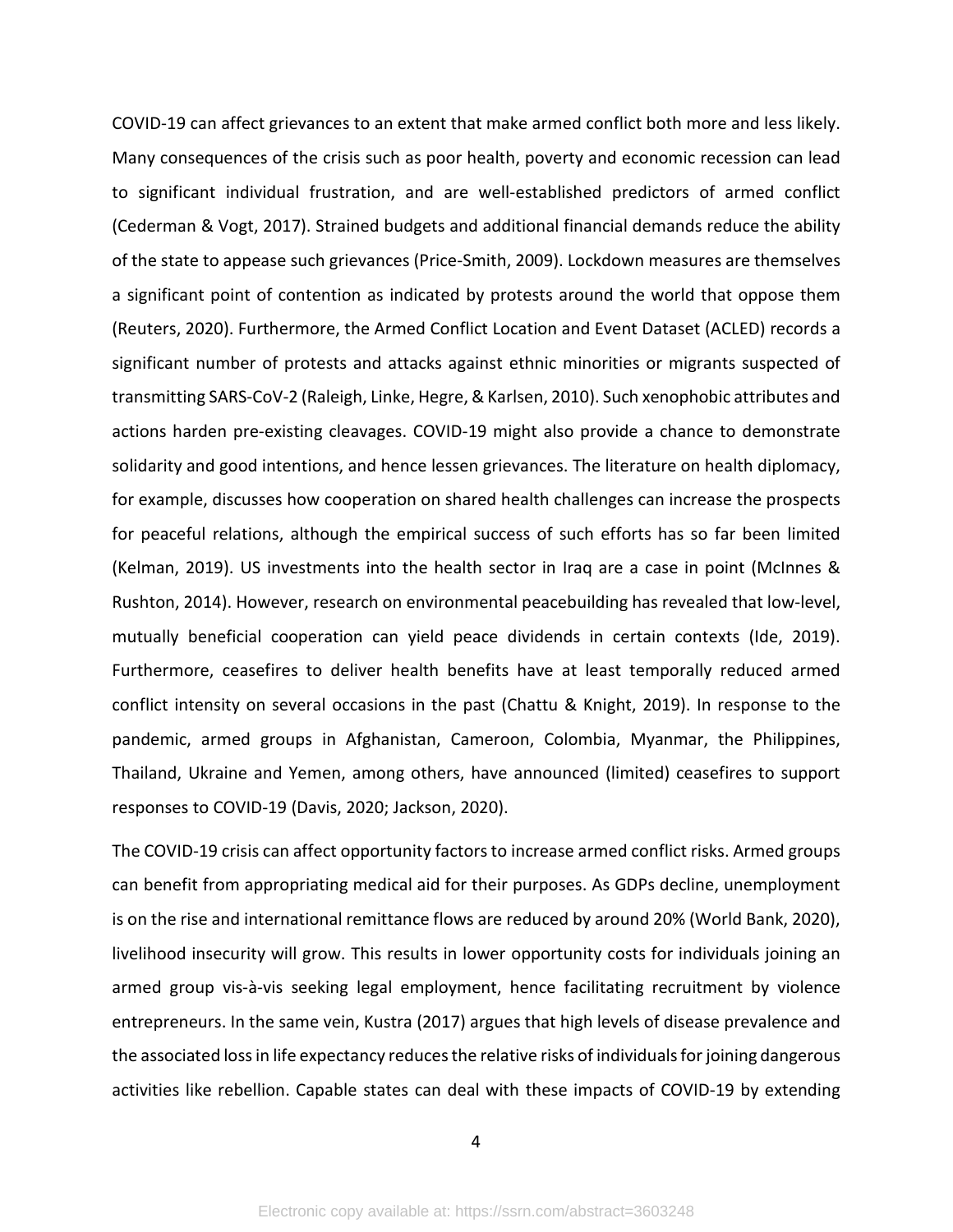social security nets, mediating emerging conflicts, and disarming violent groups (Sobek, 2010). But COVID-19 undermines state capability (Price-Smith, 2009): While financial demands to the state growth, its fiscal base is strained due to a loss of tax revenues. The collapse of tourism and primary commodity prices such as oil affect the income of many states as well. Furthermore, members of the police and military might get infected, or are re-deployed to assist measures to contain the disease (Ataguba, 2020; Bagozzi, 2016).

However, COVID-19 might also affect opportunity costs to the extent that armed conflict risks are reduced, at least temporarily. If a state's capability is strained and there is an urgent need to deal with a health emergency, military offensives are certainly undermined . Currently, existing as well as potential rebel groups and militias face similar challenges. They need to raise money and food to supply to their fighters during an economic recession, convince their members to take part in operations rather than staying at home (to reduce infection risks and support their family or community), and deal with the logistic constraints of lockdowns and border closures (Fearon & Laitin, 2003). Starting or intensifying attacks during the COVID-19 crisis is likely to decrease the local (and international) legitimacy of armed groups, especially if health infrastructure is affected. For this reason, many "Taliban fighters in Afghanistan have generally not attacked local health clinics, even those constructed by U.S. forces" in the past decade (Wise & Barry, 2017: 80). The ceasefire declarations by armed conflict parties in several countries can also be interpreted as a sign that COVID-related capability and legitimacy concerns are warranted.

## **3 Armed conflict dynamics during the first months of the pandemic**

Analysing the impact of COVID-19 on armed conflict is difficult at this stage. Many countries have perhaps not seen their peak in infections yet, second and third waves of the pandemic remain possible, and the long-term economic, political and health impacts of the crisis are hard to predict. At the same time, COVID-related data are subject to uncertainties and political manipulation (Linsi & Aragão, 2020). This understanding is pertinent to my analysis of armed conflict dynamics in the face of COVID-19 in nine countries that have a significant history of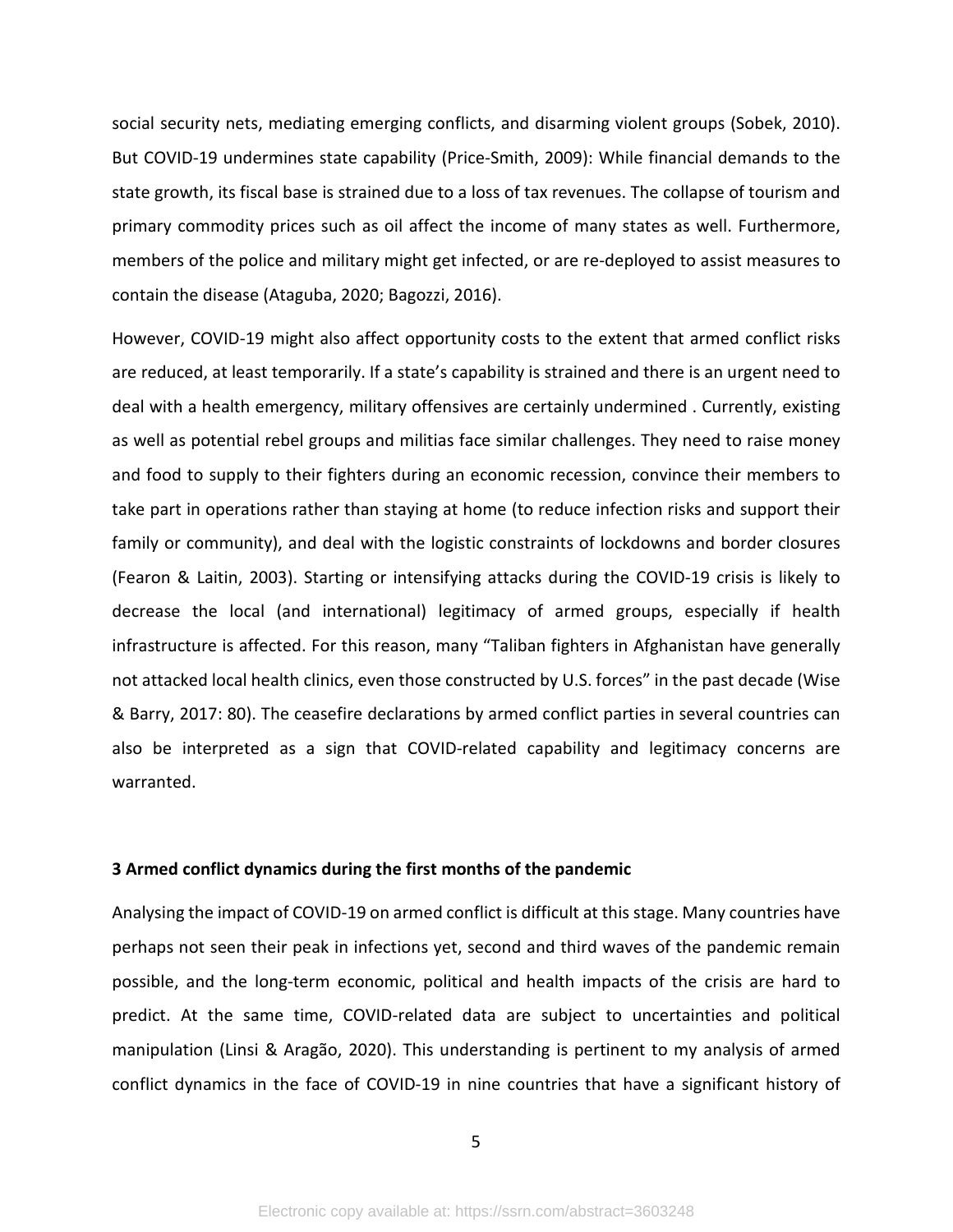violent confrontations. To do so, I draw on quantitative and qualitative evidence and interpret it in the light of the theoretical statements outlined in the previous section.

Figures 1 visualises the total number of battles and explosions (as remote violence) events between January 1 2019 and April 30 2020 in the countries under study. Please note that these dynamics are inherently driven by various social, political and economic factors.



**Figure 1: Battles and explosion events per month. Source: ACLED (Raleigh, et al., 2010)**

As visualised by Figure 2, eight of the nine countries experienced a rapid spike of COVID-19 infections starting in mid to late March. It is important to recognise here that while some factors connecting the Corona crisis to armed conflict depend on the number of infections (e.g., infected members of the military and armed groups, higher mortality rates), this is not necessarily the case for many others (e.g., economic recession, response policies). Table 1 shows that the policy reactions of the countries under study are similar.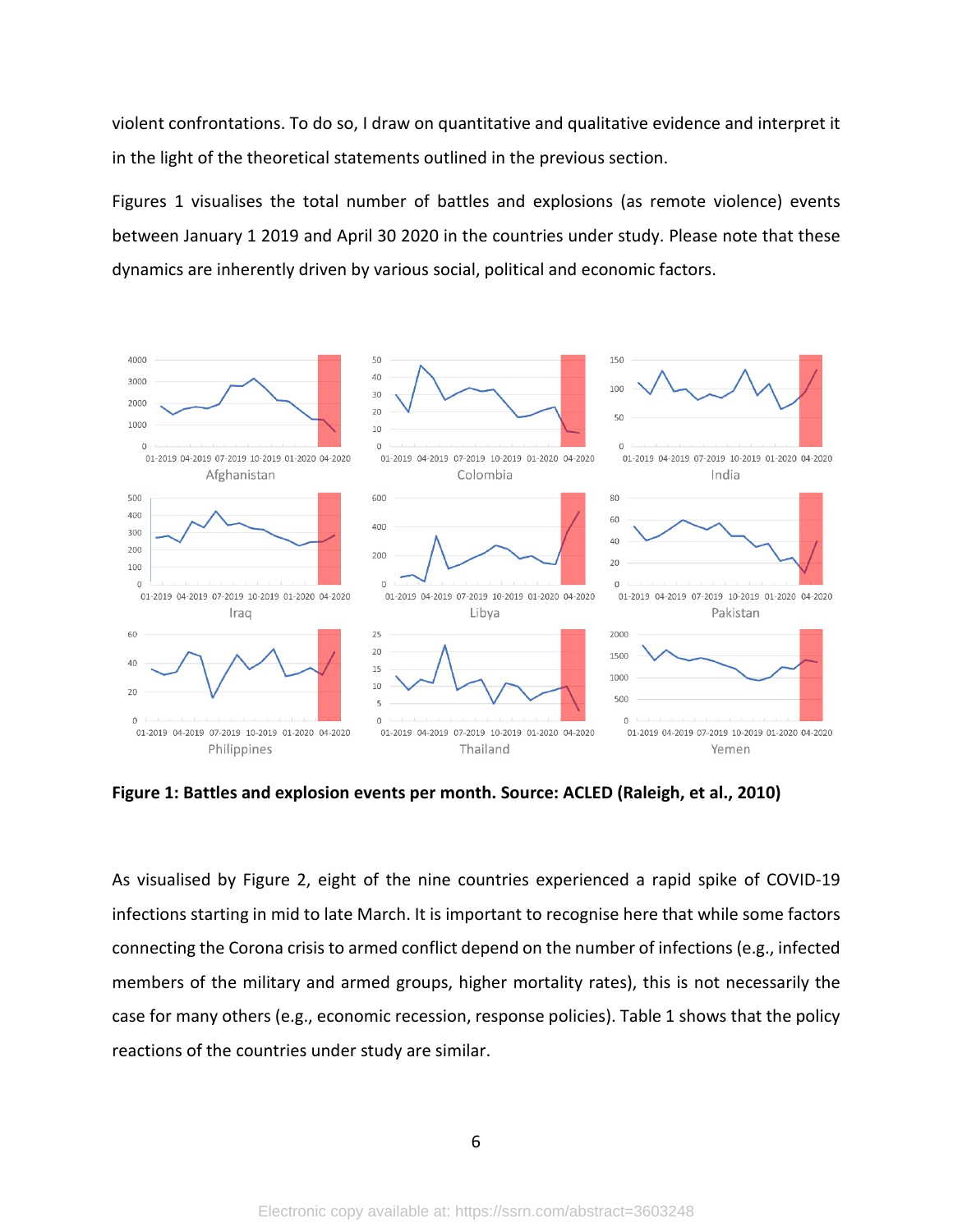

**Figure 2: Confirmed COVID-19 cases per day (real numbers are likely to be higher). Source: Ritchie, Roser, Ortiz-Ospina and Hasell (2020)**

| <b>Country</b>     | <b>Workplace</b><br>$c$ losures <sup>1</sup> | Stay at home<br>orders <sup>1</sup> | <b>Domestic travel</b><br>restriction <sup>1</sup> | <b>Restrictions on small</b><br>public gatherings <sup>1,2</sup> |
|--------------------|----------------------------------------------|-------------------------------------|----------------------------------------------------|------------------------------------------------------------------|
| Afghanistan        | X                                            | (x)                                 | X                                                  | X                                                                |
| Colombia           | x                                            | (x)                                 | x                                                  | x                                                                |
| India              | (x)                                          | X                                   | X                                                  | X                                                                |
| Iraq               | (x)                                          | (x)                                 | X                                                  | x                                                                |
| Libya              | X                                            | X                                   | x                                                  | X                                                                |
| Pakistan           | (x)                                          | (x)                                 | X                                                  | X                                                                |
| <b>Philippines</b> | X                                            | X                                   | x                                                  | x                                                                |
| <b>Thailand</b>    | X                                            |                                     | X                                                  | x                                                                |
| Yemen              |                                              | (x)                                 | X                                                  |                                                                  |

**Table 1: Restrictions in response to COVID-19 implemented between March 1 and April 30 in**  selected countries. Data source: Ritchie, Roser, Ortiz-Ospina and Hasell (2020). <sup>1</sup> x = fully **implemented, (x) = partially implemented; 2 Gatherings of less than 10 people.**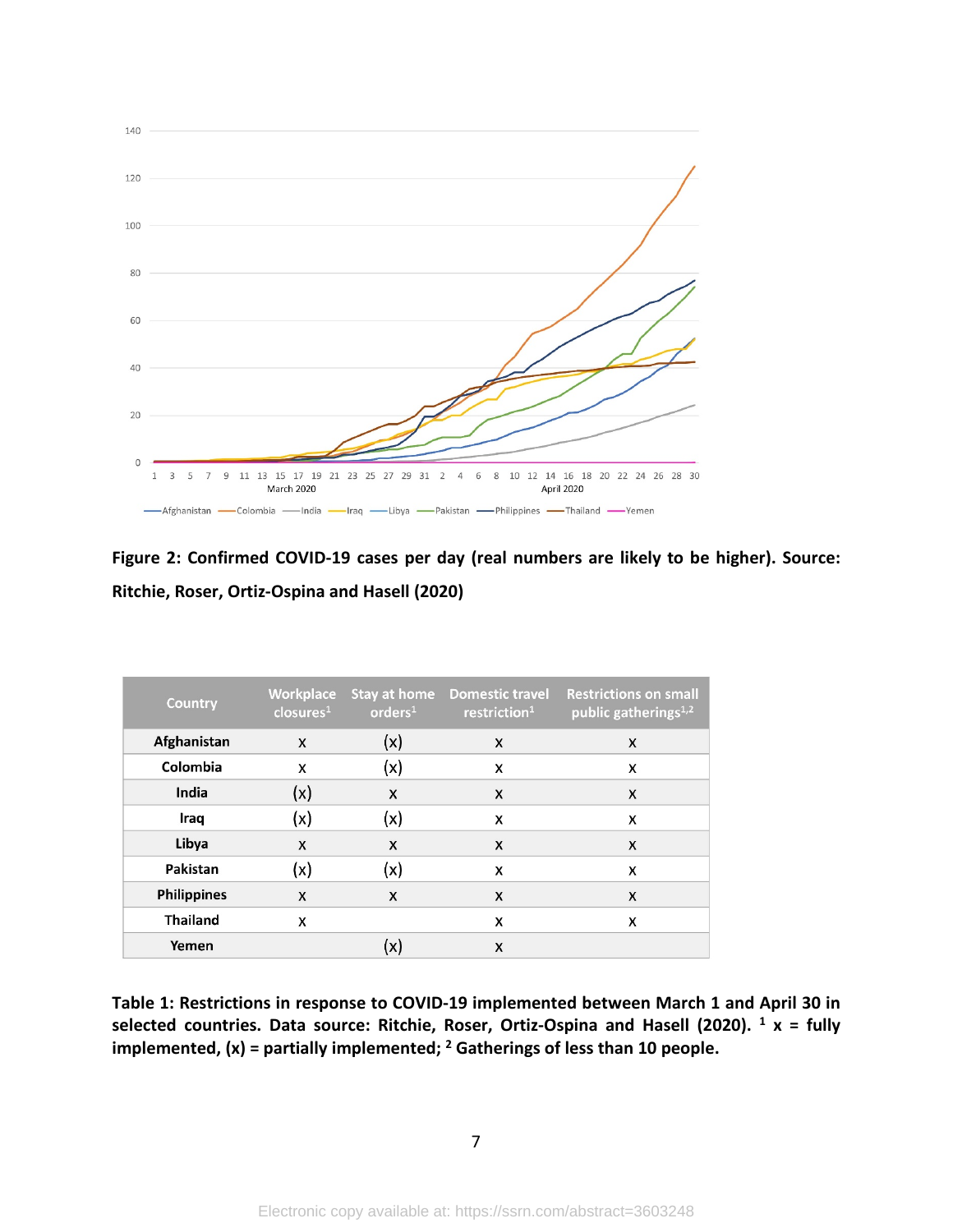The outlier in the sample of countries is **Yemen**, which has a very low number of cases (only six by the end of April) and very few restrictions in place. COVID-19 had no impact on the country's civil war. The number of conflict events reflects very little variation in March and April 2020. On April 9, the coalition supporting the exiled Yemenite government announced a unilateral ceasefire to support the COVID-19 response, but the ceasefire only lasted one day (McKernan, 2020). Health diplomacy has failed in this case. The decline in conflict events in late April might be related to increasing COVID-19 cases and restrictions in major urban areas like Aden and Sanaa, hence undermining the fighting capabilities of both sides. However, there is no concrete evidence for this to date (The National, 2020).

Three countries experienced a remarkable decline in armed conflict events during the first months of the COVID crisis.

The downward trend in **Afghanistan** is in part due to the February 2020 peace deal between the USA and the Taliban. The capability of the state to carry out attacks has been strained by COVID-19, for example because soldiers had to support the pandemic response. The Taliban have rejected government calls for a ceasefire. Since late March, the group has also deployed personnel to deal with COVID-19 (rather than to its spring offensive), including public information campaigns, distribution of goods, and enforcing quarantining measures. This move is strategically motivated and envisioned to serve as a "ladder" that helps the group to gain public support and eventually oust the Afghan government (Feroz & Zaman, 2020; Jackson, 2020; Kapur & Saxena, 2020).

The armed conflict in **Colombia** between the government and the Ejército de Liberación Nacional (ELN) de-escalated considerably in March and April. On March 30, the ELN declared a ceasefire to ease coping with COVID-19. While humanitarian rather than strategic considerations drove this decision, the ELN seems less committed to permanent peace negotiations, and did not extend the ceasefire beyond May 1. The Colombian government and military did not commit to a ceasefire, but instigated fewer attacks in March and April. However, this is more likely because resources were shifted to support the COVID-19 response. This is considering that the military was heavily involved in these efforts and Colombia has a high number of infections per capita (Alsema, 2020; Burnyeat & Gomez-Suarez, 2020).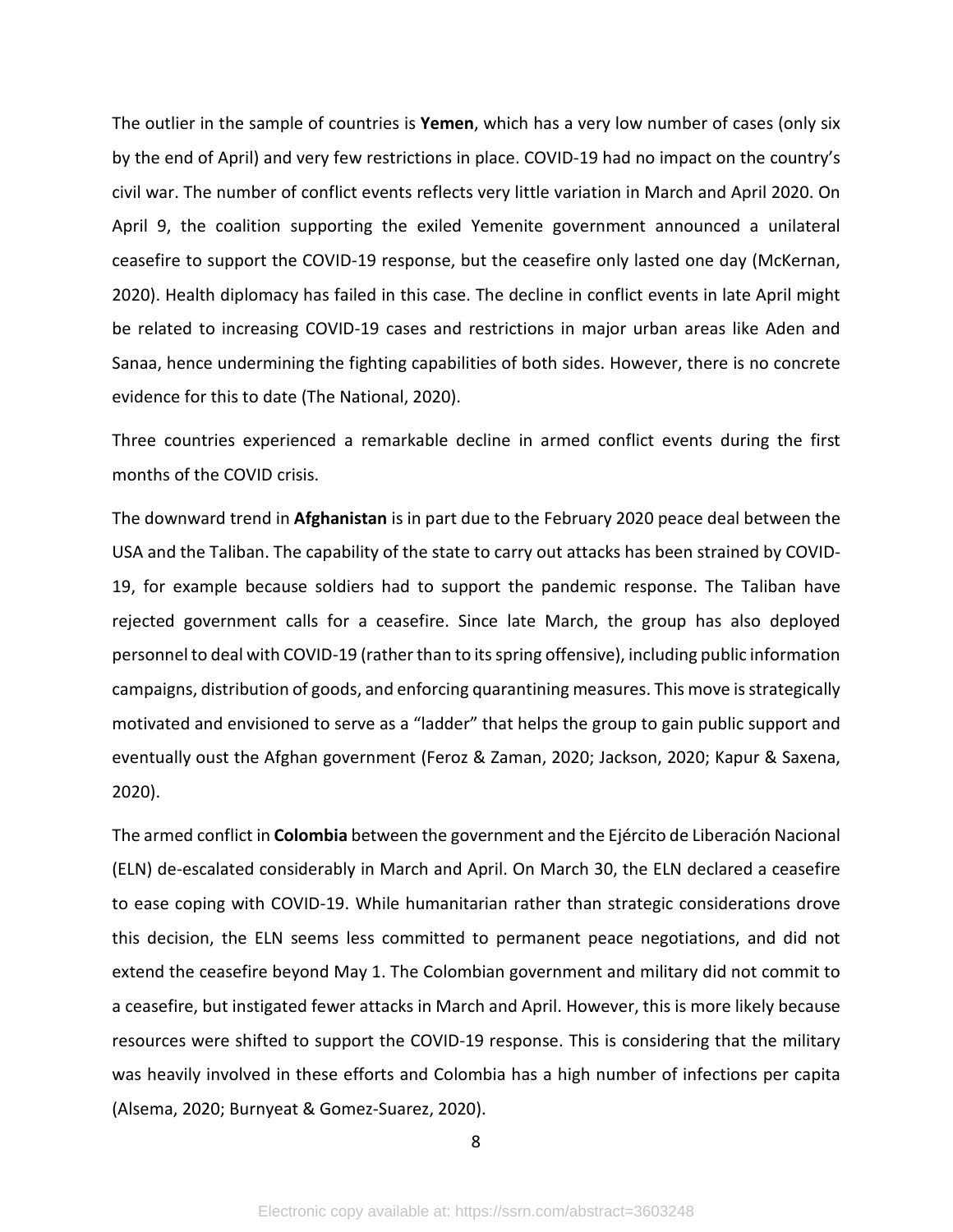In **Thailand**, the intensity of the conflict between the Barisan Revolusi Nasional (BRN) and the government declined in April after intense clashes in March. On April 3, the BRN declared a cessation of armed activities to help inhabitants in its areas of operation dealing with COVID-19. This first ceasefire is predominately strategically motivated. The BRN's operative capabilities were weakened by internal travel restrictions, a lack of retreatment areas due to the closing of the border to Malaysia, and Thai military offensives in early 2020. The groups' leadership was also concerned that attacks in the wake of the pandemic (and Ramadan) would reduce its support among the local population. The Thai government did not formally reciprocate the ceasefire (Davis, 2020; Keating, 2020).

At the same time, five countries experienced an increase in armed conflict activity during the first months of the pandemic.

The growing number of armed conflict events in **India** was not related to the Maoist insurgency. The presence of state security forces on the ground has been reduced due to fears of infection and the Maoists' supply lines were heavily affected by a comprehensive lockdown. There are concerns, however, that the rebels use the lack of state presence and economic deprivation to recruit for future offensives (Bhardwaj, 2020; Kujur, 2020). Armed confrontations in the Kashmir region contested between India and Pakistan, by contrast, increased significantly. Clashes between both countries' militaries were a result of longer-standing tensions and thus unrelated to the pandemic (Staniland, 2020). There is however evidence that Pakistan's support for pro-Pakistani insurgents increased to put additional pressure on India during the COVID-19 crisis, hence resulting in an intensification of the armed conflict (Basu & Philip, 2020).

In **Iraq**, the capabilities of the government have been severely strained by the crisis, among others because oil prices collapsed and military forces are preoccupied with COVID-19 responses (e.g., enforcing curfews). The international coalition supporting the government has also stopped training activities and pulled out troops due to the pandemic. The Islamic State (IS) was affected financially by the crisis as well. Nonetheless, the group sought to exploit the current weakness of the Iraqi state to expand its territorial control, thus launching additional attacks (Browne, 2020; Sattar, 2020).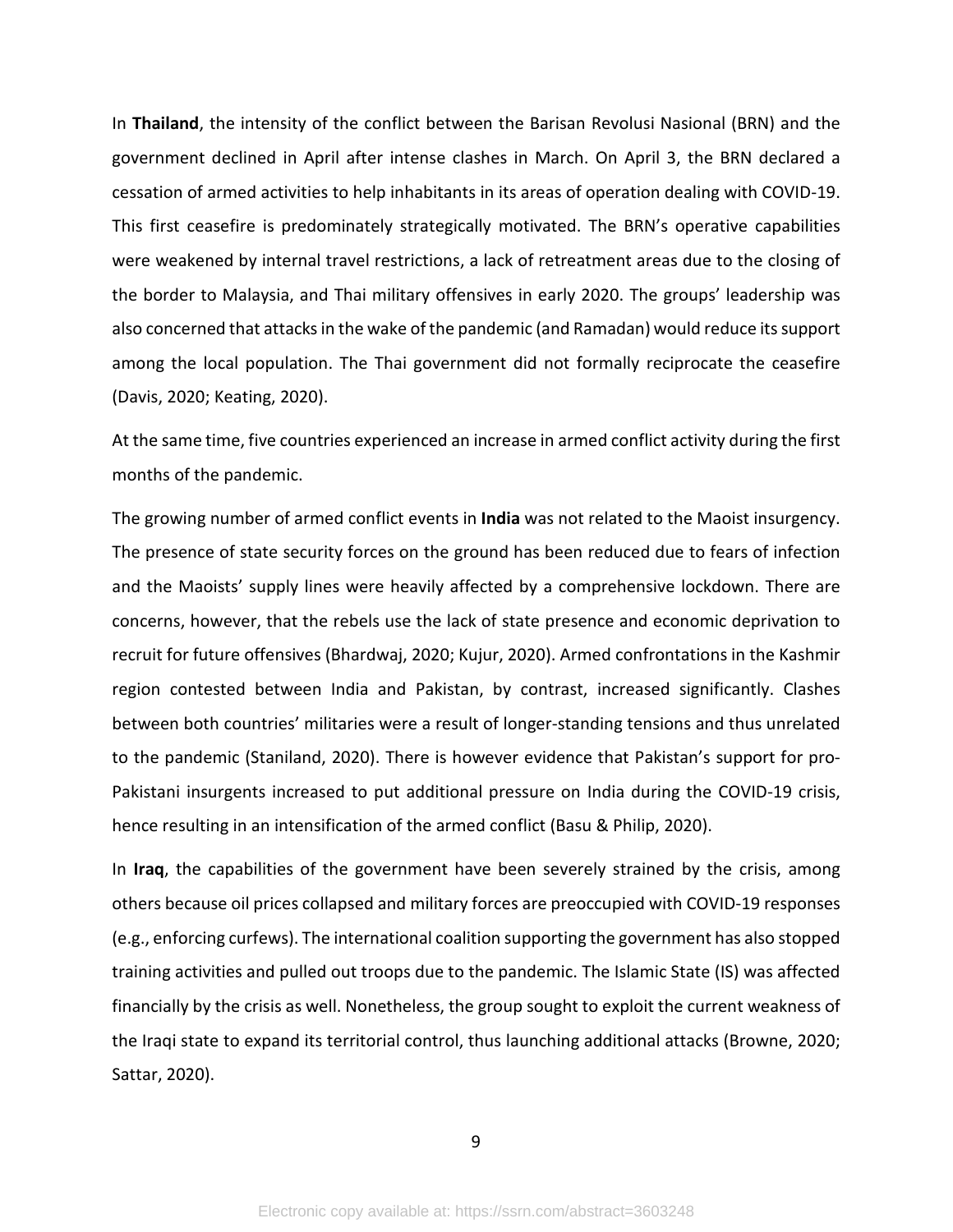The civil war in **Libya** between the Government of National Accord (GNA) and the Libyan National Army (LNA) has intensified in 2020, with a significant rise since March. Both parties intended to win and received significant logistical and material support from their international patrons. Therefore, an escalation of the war would have taken place irrespective of COVID-19. Contrary, the pandemic has accelerated this escalation in two minor ways: It distracted the world's attention from the fact that both sides (and their respective international allies) ignored the agreements reached during the Berlin conference in January 2020. Furthermore, the GNA and the LNA believed that the other side might collapse very soon under the combined pressure of military offensives and the virus (Allahoum, 2020; Joseph & Pusztai, 2020).

The military of **Pakistan** engaged in more battles with the Indian army and local Taliban groups in March and April 2020. The intensification of the India-Pakistani conflict is linked to other factors than COVID-19 (Staniland, 2020). It is plausible that groups like the Taliban have attempted to exploit a situation where the state is weakened, border controls with Afghanistan get more difficult, and dissatisfaction with the government's response is widespread, especially among religious groups (Guz, 2020; Wani, 2020). Concrete evidence of this is currently lacking , however.

In the **Philippines**, the upwards trend in armed conflict events was mostly driven by a step rise of clashes between the military and the Communist New People's Army (NPA). Both sides declared unilateral ceasefires when the number of infections increased strongly in late March to facilitate responses to COVID-19. Accusing each other of continuing attacks, the government and the NPA decided not to extend their respective ceasefires in late April. Reliable information on which groups did not commit to the ceasefires and why is not currently available. There have been some reports, however, that the government utilized the distraction caused by the pandemic for harsher measures against its opponents (including the rebels), while the NPA appropriated food and medical aid for its purposes (Chavez, 2020; Tomacruz, 2020).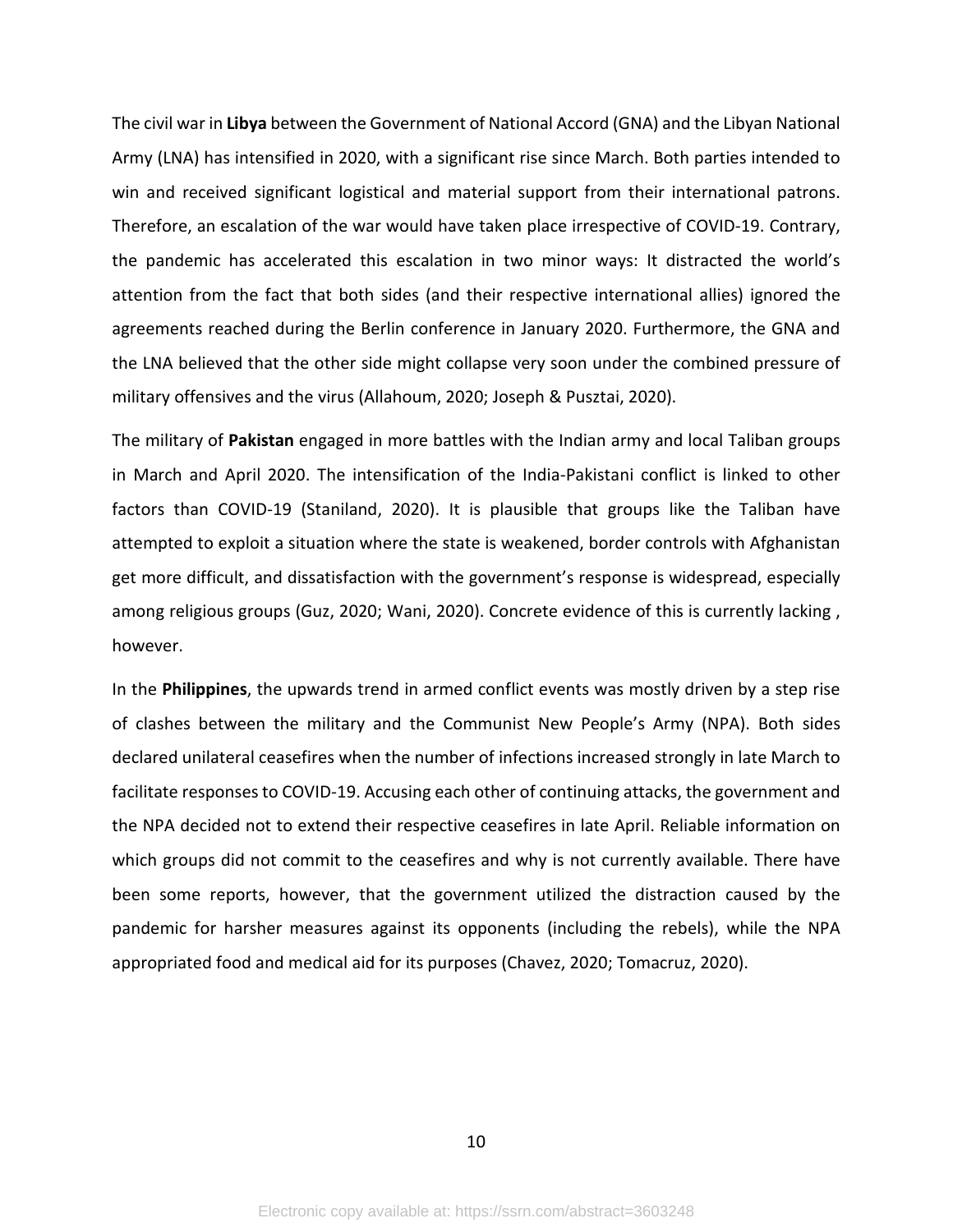#### **4. Discussion and conclusion**

Besides its immediate health and economic effects, COVID-19 can also impact armed conflict risks, with these conflicts themselves being an important obstacle in dealing with the pandemic. This article provided a rapid assessment of the impact of COVID-19 on armed conflict based on data from the first four months of 2020. Existing theoretical and empirical evidence suggests that depending on the context, the pandemic could affect conflict risks through increased grievances, possibilities to demonstrate solidarity, or modified opportunity structures for armed groups.

Results show that in three of the nine countries under study, the number of armed conflict events declined after the onset of the COVID-19 crisis in March 2020. These declines are mostly related to strategic decisions and less favourable opportunity structures for armed groups, such as logistical difficulties and attempts to increase popular support in the face of COVID-19. They offer few prospects for health diplomacy and long-term, sustainable peacebuilding. In places like Afghanistan, where the Taliban restrain their military activities to gain local support, the initial decline might even set the stage for a later escalation of the armed conflict.

In five of the nine countries analysed, armed conflict prevalence increased in the face of the pandemic. This is further evidence that health diplomacy approaches demonstrating goodwill and reducing grievances in the face of a shared threat have little impact during the pandemic. COVID-19 did not change the root causes or principal dynamics of the armed conflicts in any of these five countries, but it accelerated existing trends and provided strategic opportunities for armed groups to exploit. Two factors are particularly relevant here: The weakening of state institutions (providing incentives for the opposing side to intensify military pressure) and a lack of international attention (allowing to extend military operations while the focus of attention is on the pandemic).

The effects of COVID-19 on armed conflict might worsen in the months to come. While international attention could shift back to other topics once major countries passed the peak of new infections, global disintegration related to the pandemic (such as the current split between China and the USA) can make conflict mediation more difficult. Already fragile states will be weakened further by economic recession, low prices of primary products (such as oil) and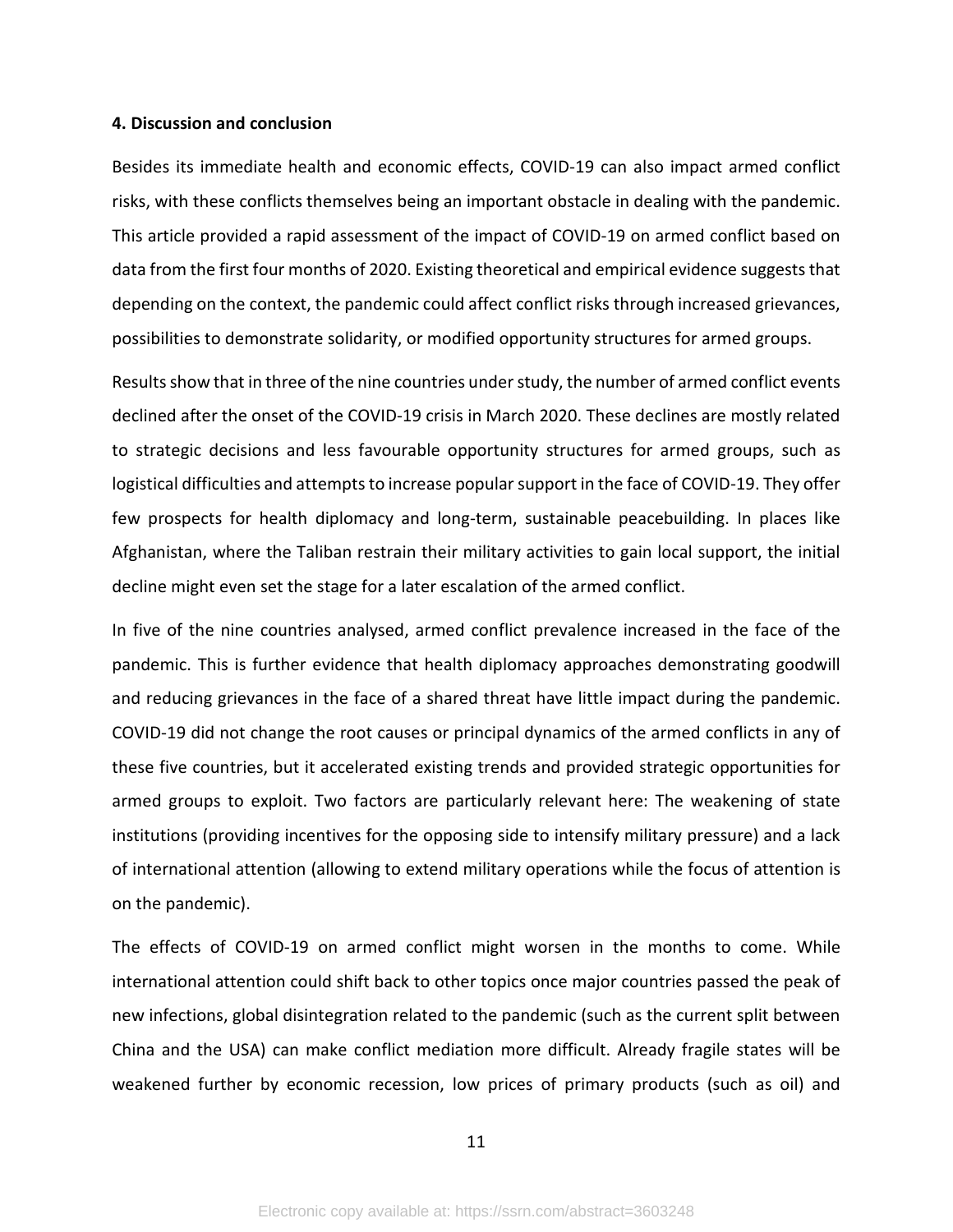declining remittances, hence increasing opportunities for insurgents. These economic repercussions – in particular when they coincide with the scapegoating or discrimination of ethnic minorities – might also raise grievances to a level where new armed conflicts erupt. To date, however, there is no empirical evidence for this. Declining levels of democracy as states claim emergency powers to combat COVID-19 are also a risk factor; at least, countries with a medium level of democracy are empirically much more likely to experience civil wars than consolidated democracies (Cederman & Vogt, 2017).

Armed conflict can have tremendous negative effects on human security and health governance. It is therefore of crucial importance to monitor the impact of COVID-19 on armed conflict risks and to develop adequate policy responses, such as sanctioning armed groups trying to exploit the pandemic.

## **Acknowledgements**

Research for this study was funded by the Australian Research Council (ARC) under the grant number DE190101268. I thank Immanuel Jacobi for his support with the data analysis as well as Sol Santos and Arden Haar for helpful feedback on previous versions of this study.

# **Literature**

- Allahoum, R. (2020). How could coronavirus affect wars in the Arab world? [https://www.aljazeera.com/news/2020/04/coronavirus-affect-wars-arab-world-](https://www.aljazeera.com/news/2020/04/coronavirus-affect-wars-arab-world-200418170156315.html)[200418170156315.html](https://www.aljazeera.com/news/2020/04/coronavirus-affect-wars-arab-world-200418170156315.html) (14/05/2020).
- Alsema, A. (2020). Colombia's ELN rebels have 'no offensive plans' during coronavirus crisis. [https://colombiareports.com/colombias-eln-rebels-have-no-offensive-plans-but](https://colombiareports.com/colombias-eln-rebels-have-no-offensive-plans-but-defensive-plans-during-coronavirus-crisis/)[defensive-plans-during-coronavirus-crisis/](https://colombiareports.com/colombias-eln-rebels-have-no-offensive-plans-but-defensive-plans-during-coronavirus-crisis/) (13/05/2020).
- Ataguba, J. E. (2020). COVID‑19 pandemic, a war to be won: understanding its economic implications for Africa. *Applied Health Economics and Health Policy*.
- Bagozzi, B. E. (2016). On Malaria and the duration of civil war. *Journal of Conflict Resolution,*  60(5), 813-839.
- Bar-Tal, D. (1998). Societal beliefs in times of intractable conflict: the Israeli case. *International Journal of Conflict Management,* 9(1), 22-50.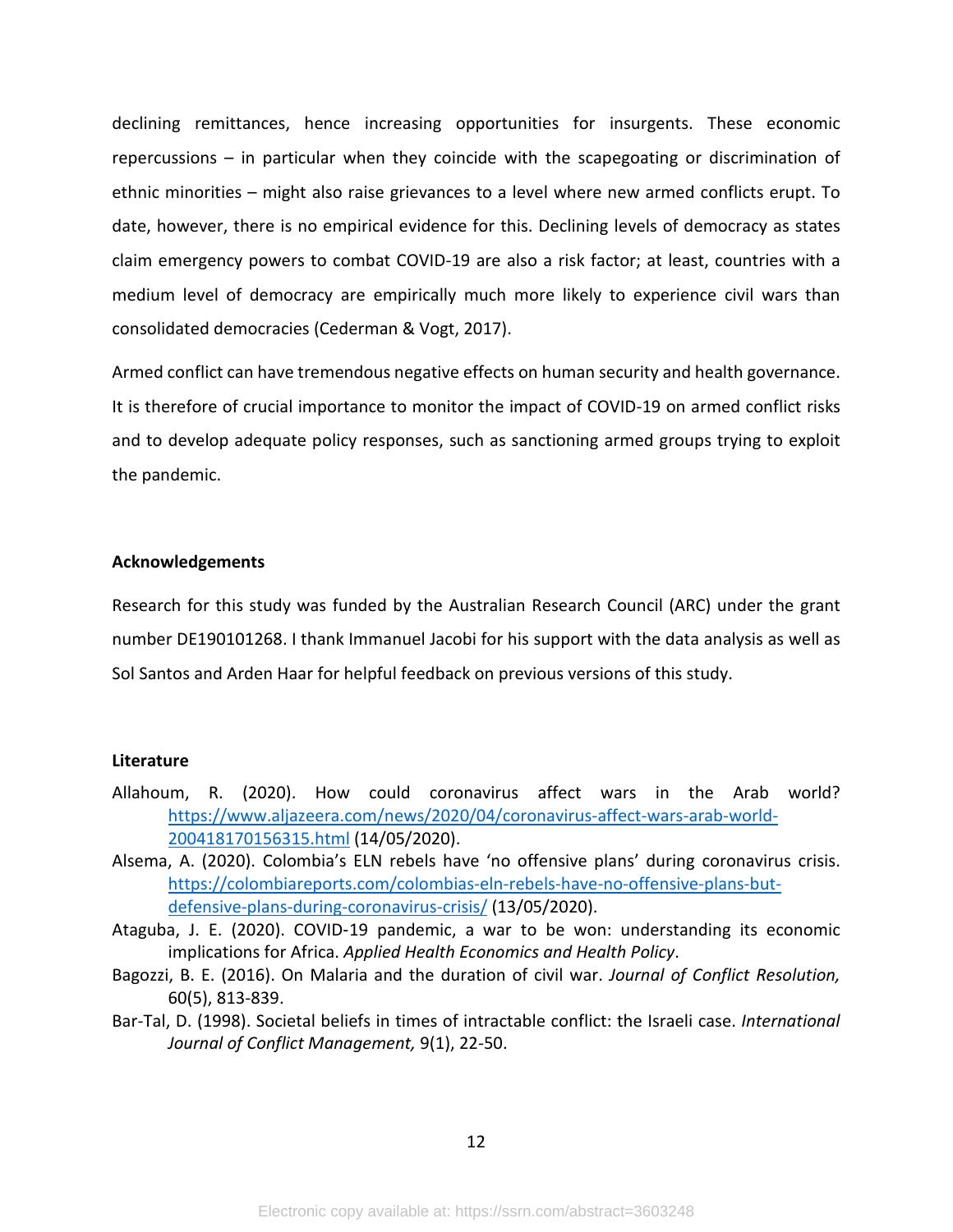- Basu, N., & Philip, S. A. (2020). How Pakistan 'deep state' is using coronavirus cover to fuel terrorism in Kashmir. [https://theprint.in/defence/how-pakistan-deep-state-is-using](https://theprint.in/defence/how-pakistan-deep-state-is-using-coronavirus-cover-to-fuel-terrorism-in-kashmir/417857/)[coronavirus-cover-to-fuel-terrorism-in-kashmir/417857/](https://theprint.in/defence/how-pakistan-deep-state-is-using-coronavirus-cover-to-fuel-terrorism-in-kashmir/417857/) (14/05/2020).
- Bhardwaj, A. (2020). Intelligence reports show Maoists are using lockdown time to regroup in Bastar. [https://theprint.in/opinion/maoists-using-lockdown-time-to-regroup](https://theprint.in/opinion/maoists-using-lockdown-time-to-regroup-bastar/404911/)[bastar/404911/](https://theprint.in/opinion/maoists-using-lockdown-time-to-regroup-bastar/404911/) (14/05/2020).
- Blackburn, C. C., Lenze, J., Paul E., & Casey, R. P. (2020). Conflict and cholera: Yemen's man-made public health crisis and the global implications of weaponizing health. *Health Security,*  18(2), 125-131.
- Browne, R. (2020). ISIS seeks to exploit pandemic to mount resurgence in Iraq and Syria. <https://edition.cnn.com/2020/05/07/politics/isis-coronavirus-iraq-syria/index.html> (13/05/2020).
- Burnyeat, G., & Gomez-Suarez, A. (2020). COVID-19: a window of opportunity for negotiations with the ELN. [https://uk.rodeemoseldialogo.org/2020/04/covid-19-a-window-of](https://uk.rodeemoseldialogo.org/2020/04/covid-19-a-window-of-opportunity-for-negotiations-with-the-eln/)[opportunity-for-negotiations-with-the-eln/](https://uk.rodeemoseldialogo.org/2020/04/covid-19-a-window-of-opportunity-for-negotiations-with-the-eln/) (13/05/2020).
- Cederman, L.-E., & Vogt, M. (2017). Dynamics and logics of civil war. *Journal of Conflict Resolution,* 91(9), 1992-2016.
- Cederman, L.-E., & Weidmann, N. B. (2017). Predicting armed conflict: time to adjust our expectations? *Science,* 355(6324), 474-476.
- Cervellati, M., Sunde, U., & Valmori, S. (2017). Pathogens, weather shocks and civil conflicts. *The Economic Journal,* 127(607), 2581-2616.
- Chattu, V. K., & Knight, W. A. (2019). Global health diplomacy as a tool of peace. *Peace Review,*  31(2), 148-157.
- Chavez, C. (2020). PRRD's anti-NPA tack a 'deflection tactic', says CPP. <https://news.mb.com.ph/2020/04/24/prrds-anti-npa-tack-a-deflection-tactic-says-cpp/> (15/05/2020).
- Clarke, G. (2020). COVID-19 threatening global peace and security, UN chief warns. <https://news.un.org/en/story/2020/04/1061502> (11/05/2020).
- Collier, P. (2007). *The bottom billion: why the poorest countries are failing and what can be done about it*. Oxford: Oxford University Press.
- Davis, A. (2020). Covid-19 gives peace a chance in South Thailand. <https://asiatimes.com/2020/04/covid-19-gives-peace-a-chance-in-south-thailand/> (12/05/2020).
- Fearon, J. D., & Laitin, D. D. (2003). Ethnicity, insurgency, and civil war. *American Political Science Review,* 97(1), 75-90.
- Feroz, E., & Zaman, M. (2020). The coronavirus pandemic hasn't stopped the war in Afghanistan. [https://www.vox.com/covid-19-coronavirus-world-international](https://www.vox.com/covid-19-coronavirus-world-international-response/2020/4/16/21220611/coronavirus-afghanistan-war-taliban-covid-19-cases-deaths)[response/2020/4/16/21220611/coronavirus-afghanistan-war-taliban-covid-19-cases](https://www.vox.com/covid-19-coronavirus-world-international-response/2020/4/16/21220611/coronavirus-afghanistan-war-taliban-covid-19-cases-deaths)[deaths](https://www.vox.com/covid-19-coronavirus-world-international-response/2020/4/16/21220611/coronavirus-afghanistan-war-taliban-covid-19-cases-deaths) (13/05/2020).
- Guz, A. (2020). COVID-19 not affecting Afghan border fencing, Pakistan army says. [https://www.voanews.com/covid-19-pandemic/covid-19-not-affecting-afghan-border](https://www.voanews.com/covid-19-pandemic/covid-19-not-affecting-afghan-border-fencing-pakistan-army-says)[fencing-pakistan-army-says](https://www.voanews.com/covid-19-pandemic/covid-19-not-affecting-afghan-border-fencing-pakistan-army-says) (14/05/2020).
- Ide, T. (2019). The impact of environmental cooperation on peacemaking: definitions, mechanisms and empirical evidence. *International Studies Review,* 21(3), 327-346.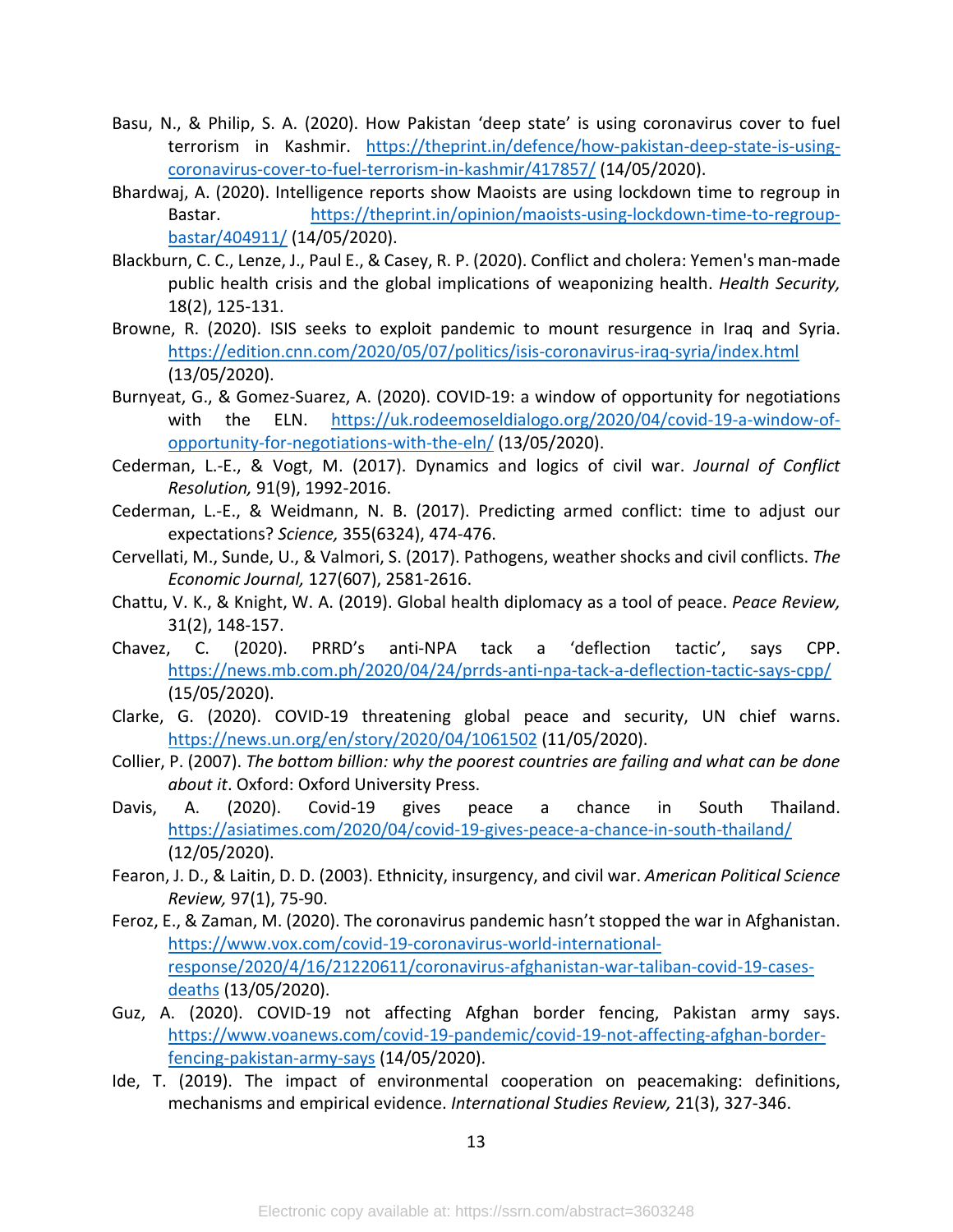IMF. (2020). World Economic Outlook, April 2020: The Great Lockdown. In. Washington DC: IMF. Jackson, A. (2020). For the Taliban, the pandemic is a ladder. <https://foreignpolicy.com/2020/05/06/taliban-afghanistan-coronavirus-pandemic/> (13/05/2020).

- Joseph, E. P., & Pusztai, W. (2020). The coronavirus could heal Libya. <https://foreignpolicy.com/2020/04/07/coronavirus-libya-civil-war-pandemic/> (14/05/2020).
- Kapur, R., & Saxena, C. (2020). The Taliban makes the most of Covid-19 crisis in Afghanistan. [https://www.lowyinstitute.org/the-interpreter/taliban-makes-most-covid-19-crisis](https://www.lowyinstitute.org/the-interpreter/taliban-makes-most-covid-19-crisis-afghanistan)[afghanistan](https://www.lowyinstitute.org/the-interpreter/taliban-makes-most-covid-19-crisis-afghanistan) (13/05/2020).
- Keating, C. (2020). Thailand: killings of insurgents ends southern separatist ceasefire. [https://www.lowyinstitute.org/the-interpreter/thailand-killings-insurgents-ends](https://www.lowyinstitute.org/the-interpreter/thailand-killings-insurgents-ends-southern-separatist-ceasefire)[southern-separatist-ceasefire](https://www.lowyinstitute.org/the-interpreter/thailand-killings-insurgents-ends-southern-separatist-ceasefire) (12/05/2020).
- Kelman, I. (2019). Do health interventions support peace through "disaster diplomacy"? *Peace Review,* 31(2), 158-167.
- Kujur, R. K. (2020). COVID-19 and left wing extremism in India: emerging concerns. [http://www.ipcs.org/comm\\_select.php?articleNo=5672](http://www.ipcs.org/comm_select.php?articleNo=5672) (14/05/2020).
- Kustra, T. (2017). HIV/AIDS, life expectancy, and the opportunity cost model of civil war. *Journal of Conflict Resolution,* 61(10), 2130-2157.
- Linsi, L., & Aragão, R. (2020). Do we really know that Chinese COVID-19 statistics are being manipulated? [https://www.globalpolicyjournal.com/blog/18/04/2020/do-we-really](https://www.globalpolicyjournal.com/blog/18/04/2020/do-we-really-know-chinese-covid-19-statistics-are-being-manipulated)[know-chinese-covid-19-statistics-are-being-manipulated](https://www.globalpolicyjournal.com/blog/18/04/2020/do-we-really-know-chinese-covid-19-statistics-are-being-manipulated) (12/05/2020).
- McInnes, C., & Rushton, S. (2014). Health for health's sake, winning for God's sake: US global health diplomacy and smart power in Iraq and Afghanistan. *Review of International Studies,* 40(5), 835-857.
- McKernan, B. (2020). Fighting escalates in Yemen despite coronavirus 'ceasefire' [https://www.theguardian.com/world/2020/apr/14/fighting-escalates-in-yemen](https://www.theguardian.com/world/2020/apr/14/fighting-escalates-in-yemen-despite-coronavirus-ceasefire)[despite-coronavirus-ceasefire](https://www.theguardian.com/world/2020/apr/14/fighting-escalates-in-yemen-despite-coronavirus-ceasefire) (12/05/2020).
- Pettersson, T., Högbladh, S., & Öberg, M. (2019). Organized violence, 1989–2018 and peace agreements. *Journal of Peace Research,* 56(4), 589-603.
- Price-Smith, A. T. (2009). *Contagion and chaos: disease, ecology, and national security in the era of globalization*. Cambridge: MIT Press.
- Raleigh, C., Linke, A., Hegre, H., & Karlsen, J. (2010). Introducing ACLED: an armed conflict location and event dataset. *Journal of Peace Research,* 47(5), 651-660.
- Reuters (2020). Anti-lockdown protests around the world. [https://www.reuters.com/news/picture/anti-lockdown-protests-around-the-world](https://www.reuters.com/news/picture/anti-lockdown-protests-around-the-world-idUSRTX7H61S)[idUSRTX7H61S](https://www.reuters.com/news/picture/anti-lockdown-protests-around-the-world-idUSRTX7H61S) (11/05/2020).
- Ritchie, H., Roser, M., Ortiz-Ospina, E., & Hasell, J. (2020). Coronavirus Pandemic (COVID-19). <https://ourworldindata.org/coronavirus> (14/05/2020).
- Sattar, O. (2020). Islamic State seeks comeback under cover of coronavirus. [https://www.al](https://www.al-monitor.com/pulse/originals/2020/04/iraq-islamic-state-us-coalition-terrorism.html)[monitor.com/pulse/originals/2020/04/iraq-islamic-state-us-coalition-terrorism.html](https://www.al-monitor.com/pulse/originals/2020/04/iraq-islamic-state-us-coalition-terrorism.html) (13/05/2020).
- Sobek, D. (2010). Masters of their domains: the role of state capacity in civil wars. *Journal of Peace Research,* 47(3), 267-271.